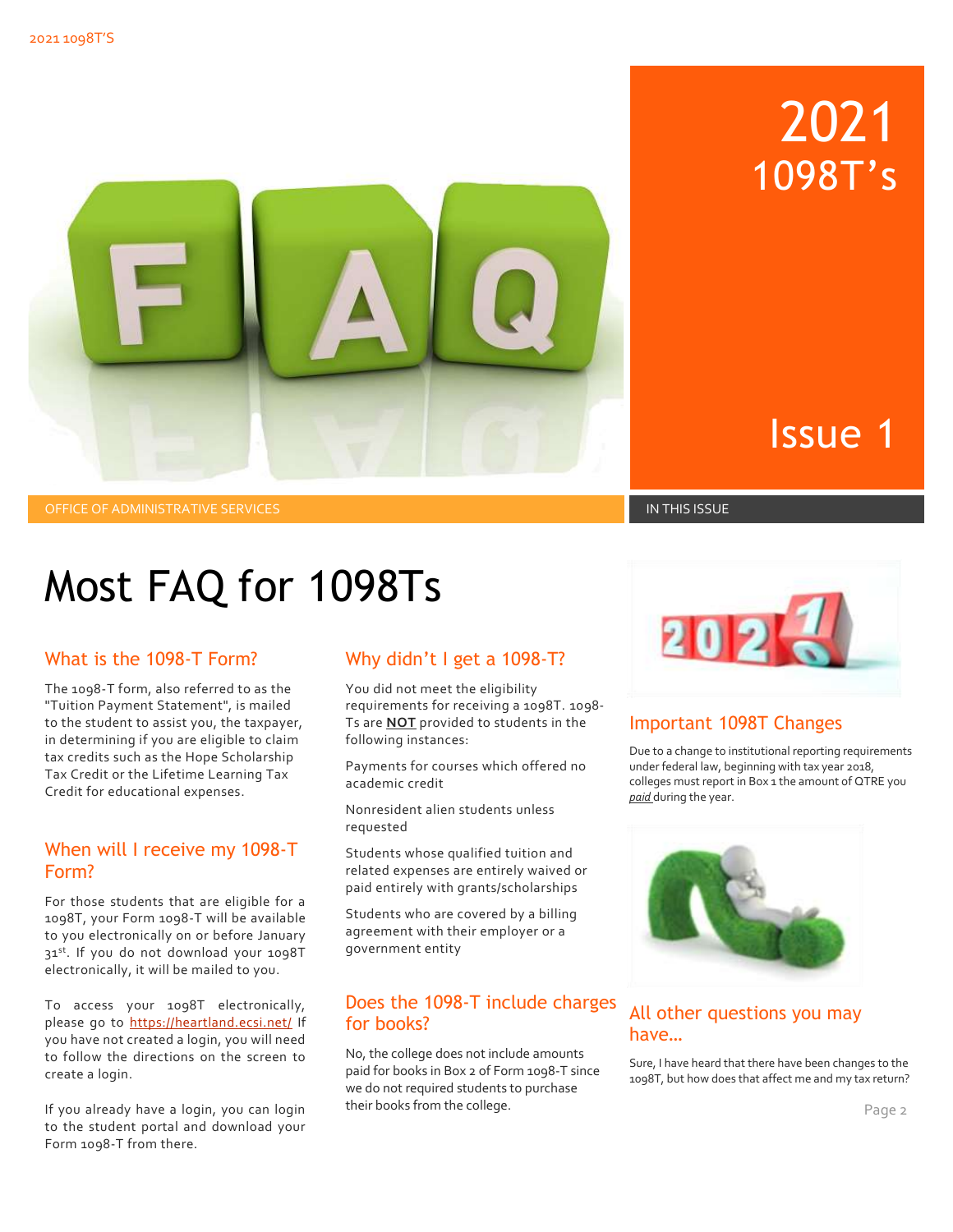students reflecting amounts associated **Important 1098T Changes**<br>
In January of each year, the college<br>
prepares IRS form 1098-T for eligible<br>
students reflecting amounts associated<br>
with tuition and financial aid for the prior<br>
calendar year as outlined in the In January of each year, the college prepares IRS form 1098-T for eligible with tuition and financial aid for the prior calendar year as outlined in the IRS regulations.

 student provided a figure in Box 2 of the were BILLED to the student's account for to institutional reporting requirements mandated by federal law, beginning with QTRE PAID during the calendar year will In previous years, the 1098-T sent to the form that represented the qualified tuition and related expenses (QTRE) that the calendar (tax) year. Due to a change tax year 2018, the amount of be reported in Box 1.

 December 31, 2021, will be posted to your student account. Payments that are made BannerWeb will post on the date the payment is made. Payments received Please note that all payments received by online to your student account in after December 31, 2021, will be reported on the 2022 1098-T form.



 For more information about Form 1098- T,visi[t https://www.irs.gov/pub/irs](https://www.irs.gov/pub/irs-pdf/i1098et_21.pdf)[pdf/i1098et\\_21.pdf](https://www.irs.gov/pub/irs-pdf/i1098et_21.pdf) 

This publication gives you exceptions for those that do not get a 1098T AND information on what can and cannot be included in QTRE, Payments Received and Grants/Scholarships.

#### VERY IMPORTANT INFORMATION!!!

Please keep in mind that not all payments will be reported on the 1098- T.

Only payments that are paid for QTRE in the correct calendar year will be reported in Box 1.



# All other questions you may have…

 On pages one and two, we provided you with the MOST frequently asked questions and a detail explanation on what has changed for the 2021(and beyond) 1098-Ts. But we also know that you may<br>have other questions that have not been answered<br>on the first 2 pages.<br>contact a qualified tax professional for any tax

So this next section will list all the other questions (and hopefully answers) that you will have. And of course, if you do not see your question here, then please contact your colleges Business Office during their regular hours and they will be able to help.

related questions.